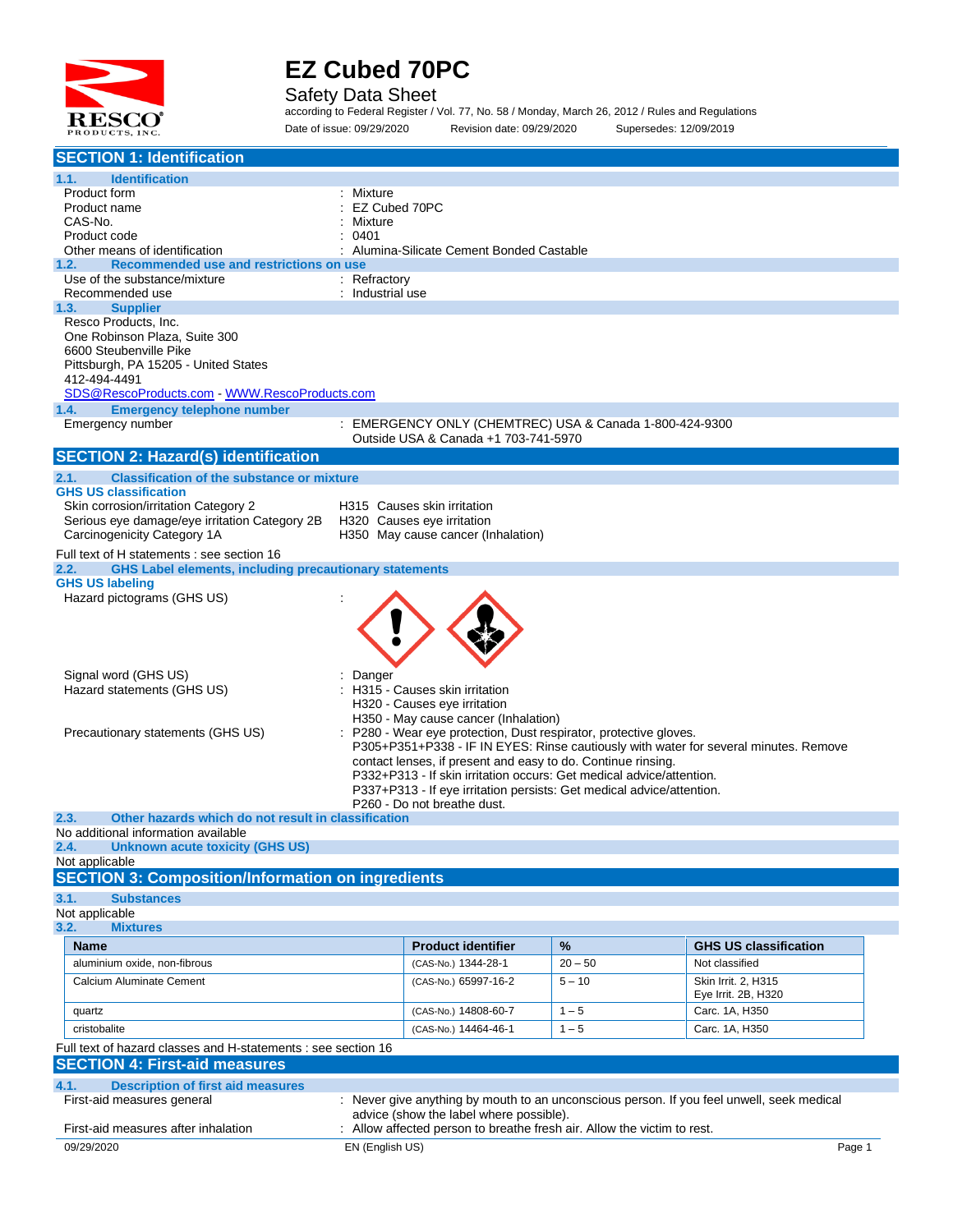Safety Data Sheet

| First-aid measures after skin contact<br>First-aid measures after eye contact                                 | Wash with plenty of soap and water. Wash contaminated clothing before reuse.<br>IF IN EYES: Rinse cautiously with water for several minutes. Remove contact lenses, if present<br>and easy to do. Continue rinsing. |  |  |  |
|---------------------------------------------------------------------------------------------------------------|---------------------------------------------------------------------------------------------------------------------------------------------------------------------------------------------------------------------|--|--|--|
| First-aid measures after ingestion                                                                            | : Rinse mouth. Do NOT induce vomiting. Obtain emergency medical attention.                                                                                                                                          |  |  |  |
| Most important symptoms and effects (acute and delayed)<br>4.2.<br>Potential Adverse human health effects and | : Based on available data, the classification criteria are not met.                                                                                                                                                 |  |  |  |
| symptoms                                                                                                      |                                                                                                                                                                                                                     |  |  |  |
| Symptoms/effects after inhalation                                                                             | May cause cancer by inhalation. Danger of serious damage to health by prolonged exposure<br>through inhalation.                                                                                                     |  |  |  |
| Symptoms/effects after skin contact                                                                           | Causes skin irritation.                                                                                                                                                                                             |  |  |  |
| Symptoms/effects after eye contact                                                                            | : Causes eye irritation.                                                                                                                                                                                            |  |  |  |
| 4.3.<br>Immediate medical attention and special treatment, if necessary                                       |                                                                                                                                                                                                                     |  |  |  |
| No additional information available                                                                           |                                                                                                                                                                                                                     |  |  |  |
| <b>SECTION 5: Fire-fighting measures</b>                                                                      |                                                                                                                                                                                                                     |  |  |  |
| Suitable (and unsuitable) extinguishing media<br>5.1.                                                         |                                                                                                                                                                                                                     |  |  |  |
| Suitable extinguishing media                                                                                  | : Use extinguishing media appropriate for surrounding fire.                                                                                                                                                         |  |  |  |
| Unsuitable extinguishing media                                                                                | : In case of fire, all extinguishing media allowed.                                                                                                                                                                 |  |  |  |
| Specific hazards arising from the chemical<br>5.2.                                                            |                                                                                                                                                                                                                     |  |  |  |
| Fire hazard<br>5.3.                                                                                           | : Not flammable.                                                                                                                                                                                                    |  |  |  |
| Special protective equipment and precautions for fire-fighters<br>Firefighting instructions                   | : Fight fire from safe distance and protected location.                                                                                                                                                             |  |  |  |
| Protection during firefighting                                                                                | : Do not enter fire area without proper protective equipment, including respiratory protection.                                                                                                                     |  |  |  |
| <b>SECTION 6: Accidental release measures</b>                                                                 |                                                                                                                                                                                                                     |  |  |  |
|                                                                                                               |                                                                                                                                                                                                                     |  |  |  |
| 6.1.<br>Personal precautions, protective equipment and emergency procedures                                   |                                                                                                                                                                                                                     |  |  |  |
| 6.1.1.<br>For non-emergency personnel<br><b>Emergency procedures</b>                                          | : Do not breathe dust.                                                                                                                                                                                              |  |  |  |
| 6.1.2.<br>For emergency responders                                                                            |                                                                                                                                                                                                                     |  |  |  |
| Protective equipment                                                                                          | : Equip cleanup crew with proper protection.                                                                                                                                                                        |  |  |  |
| <b>Emergency procedures</b>                                                                                   | : Ventilate area.                                                                                                                                                                                                   |  |  |  |
| <b>Environmental precautions</b><br>6.2.                                                                      |                                                                                                                                                                                                                     |  |  |  |
| Prevent entry to sewers and public waters.                                                                    |                                                                                                                                                                                                                     |  |  |  |
| Methods and material for containment and cleaning up<br>6.3.                                                  |                                                                                                                                                                                                                     |  |  |  |
| Methods for cleaning up                                                                                       | : On land, sweep or shovel into suitable containers. Minimize generation of dust.                                                                                                                                   |  |  |  |
|                                                                                                               |                                                                                                                                                                                                                     |  |  |  |
| <b>Reference to other sections</b><br>6.4.                                                                    |                                                                                                                                                                                                                     |  |  |  |
| See Heading 8. Exposure controls and personal protection.                                                     |                                                                                                                                                                                                                     |  |  |  |
| <b>SECTION 7: Handling and storage</b>                                                                        |                                                                                                                                                                                                                     |  |  |  |
| <b>Precautions for safe handling</b><br>7.1.                                                                  |                                                                                                                                                                                                                     |  |  |  |
| Precautions for safe handling                                                                                 | : Do not handle until all safety precautions have been read and understood. Avoid raising dust.                                                                                                                     |  |  |  |
|                                                                                                               | Avoid contact with skin and eyes. Do not breathe dust.                                                                                                                                                              |  |  |  |
| Hygiene measures                                                                                              | Wash hands and other exposed areas with mild soap and water before eating, drinking or                                                                                                                              |  |  |  |
| 7.2.                                                                                                          | smoking and when leaving work.                                                                                                                                                                                      |  |  |  |
| Conditions for safe storage, including any incompatibilities<br>Storage conditions                            | : Store this product in a dry location where it can be protected from the elements.                                                                                                                                 |  |  |  |
| Incompatible products                                                                                         | : Strong bases. Strong acids.                                                                                                                                                                                       |  |  |  |
| <b>SECTION 8: Exposure controls/personal protection</b>                                                       |                                                                                                                                                                                                                     |  |  |  |
| 8.1.                                                                                                          |                                                                                                                                                                                                                     |  |  |  |
| <b>Control parameters</b>                                                                                     |                                                                                                                                                                                                                     |  |  |  |
| <b>EZ Cubed 70PC (Mixture)</b>                                                                                |                                                                                                                                                                                                                     |  |  |  |
| No additional information available                                                                           |                                                                                                                                                                                                                     |  |  |  |
| Calcium Aluminate Cement (65997-16-2)                                                                         |                                                                                                                                                                                                                     |  |  |  |
| No additional information available                                                                           |                                                                                                                                                                                                                     |  |  |  |
|                                                                                                               |                                                                                                                                                                                                                     |  |  |  |
| cristobalite (14464-46-1)                                                                                     |                                                                                                                                                                                                                     |  |  |  |
| <b>USA - ACGIH - Occupational Exposure Limits</b>                                                             |                                                                                                                                                                                                                     |  |  |  |
| ACGIH TWA (mg/m <sup>3</sup> )                                                                                | 0.025 mg/m <sup>3</sup> respirable dust                                                                                                                                                                             |  |  |  |
| USA - OSHA - Occupational Exposure Limits                                                                     |                                                                                                                                                                                                                     |  |  |  |
| OSHA PEL (TWA) (mg/m <sup>3</sup> )                                                                           | $0.05$ mg/m <sup>3</sup> respirable dust                                                                                                                                                                            |  |  |  |
|                                                                                                               |                                                                                                                                                                                                                     |  |  |  |
| aluminium oxide, non-fibrous (1344-28-1)                                                                      |                                                                                                                                                                                                                     |  |  |  |
| <b>USA - ACGIH - Occupational Exposure Limits</b>                                                             |                                                                                                                                                                                                                     |  |  |  |
| ACGIH TWA (mg/m <sup>3</sup> )                                                                                | 1 mg/m <sup>3</sup> respirable dust                                                                                                                                                                                 |  |  |  |
| quartz (14808-60-7)                                                                                           |                                                                                                                                                                                                                     |  |  |  |
| <b>USA - ACGIH - Occupational Exposure Limits</b>                                                             |                                                                                                                                                                                                                     |  |  |  |
|                                                                                                               |                                                                                                                                                                                                                     |  |  |  |
| ACGIH TWA (mg/m <sup>3</sup> )                                                                                | 0.025 mg/m <sup>3</sup> (Silica-Crystalline Quartz; USA; Time-weighted average exposure limit 8<br>h; TLV - Adopted Value; Respirable fraction)                                                                     |  |  |  |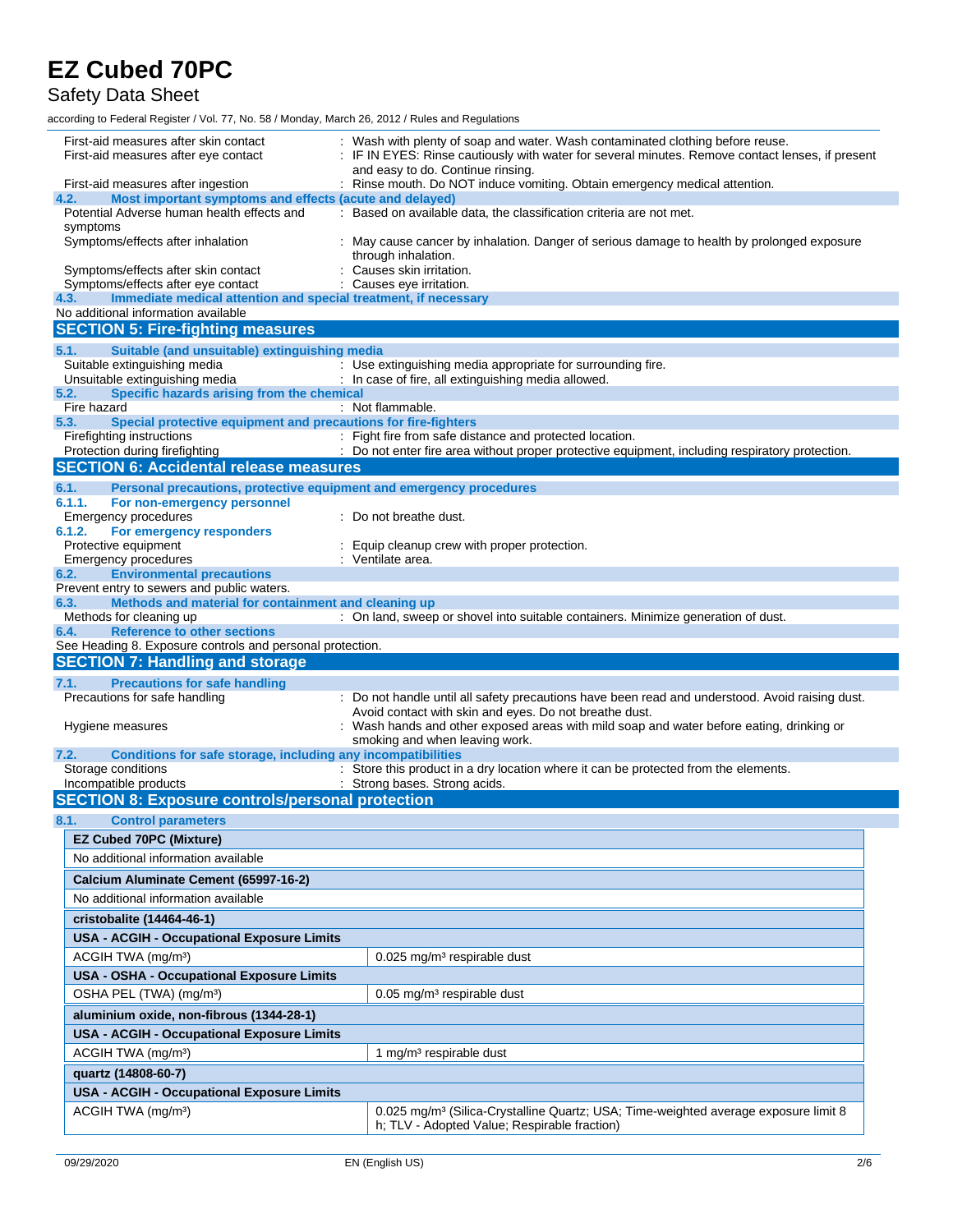Safety Data Sheet

| <b>USA - OSHA - Occupational Exposure Limits</b>                             |                                                                                                                                 |
|------------------------------------------------------------------------------|---------------------------------------------------------------------------------------------------------------------------------|
| Local name                                                                   | Silica, crystalline quartz, respirable dust                                                                                     |
| OSHA PEL (TWA) (mg/m <sup>3</sup> )                                          | 0.05 mg/m <sup>3</sup> respirable dust                                                                                          |
| Remark (OSHA)                                                                | (3) See Table Z-3.                                                                                                              |
| <b>Appropriate engineering controls</b><br>8.2.                              |                                                                                                                                 |
| Appropriate engineering controls<br>8.3.                                     | : Provide adequate ventilation to minimize dust concentrations.<br>Individual protection measures/Personal protective equipment |
| Personal protective equipment:                                               |                                                                                                                                 |
| Avoid all unnecessary exposure.                                              |                                                                                                                                 |
| Hand protection:<br>Wear protective gloves.                                  |                                                                                                                                 |
| Eye protection:                                                              |                                                                                                                                 |
| Chemical goggles or safety glasses<br>Skin and body protection:              |                                                                                                                                 |
| Wear suitable protective clothing                                            |                                                                                                                                 |
| <b>Respiratory protection:</b>                                               |                                                                                                                                 |
| Wear appropriate mask<br><b>Other information:</b>                           |                                                                                                                                 |
| Do not eat, drink or smoke during use.                                       |                                                                                                                                 |
| <b>SECTION 9: Physical and chemical properties</b>                           |                                                                                                                                 |
| 9.1.<br>Information on basic physical and chemical properties                |                                                                                                                                 |
| Physical state                                                               | : Solid                                                                                                                         |
| Appearance<br>Color                                                          | Granular mixture.<br>Light gray                                                                                                 |
| Odor                                                                         | $:$ earthy                                                                                                                      |
| Odor threshold                                                               | : Not applicable                                                                                                                |
| рH                                                                           | : No data available                                                                                                             |
| Melting point                                                                | : $>3000$ °F                                                                                                                    |
| Freezing point                                                               | : Not applicable                                                                                                                |
| Boiling point                                                                | : Not applicable                                                                                                                |
| Critical temperature<br>Flash point                                          | Not applicable<br>Not applicable                                                                                                |
| Relative evaporation rate (butyl acetate=1)                                  | Not applicable                                                                                                                  |
| Relative evaporation rate (ether=1)<br>Flammability (solid, gas)             | Not applicable<br>Non flammable.                                                                                                |
| Vapor pressure                                                               | No data available                                                                                                               |
| Vapor pressure at 50 °C<br>Relative vapor density at 20 °C                   | : Not Applicable<br>No data available                                                                                           |
| Relative density                                                             | : $\approx 2.5$                                                                                                                 |
| Solubility                                                                   | : Slightly soluble.                                                                                                             |
| Partition coefficient n-octanol/water (Log Pow)                              | : No data available                                                                                                             |
| Auto-ignition temperature                                                    | : Not applicable                                                                                                                |
| Decomposition temperature                                                    | No data available                                                                                                               |
| Viscosity, kinematic<br>Viscosity, dynamic                                   | No data available<br>No data available                                                                                          |
| <b>Explosion limits</b>                                                      | Not applicable                                                                                                                  |
| <b>Explosive properties</b>                                                  | : No data available                                                                                                             |
| Oxidizing properties                                                         | : No data available                                                                                                             |
| <b>Other information</b><br>9.2.<br>No additional information available      |                                                                                                                                 |
| <b>SECTION 10: Stability and reactivity</b>                                  |                                                                                                                                 |
| 10.1.<br><b>Reactivity</b>                                                   |                                                                                                                                 |
| Hydraulic setting.                                                           |                                                                                                                                 |
| <b>Chemical stability</b><br>10.2.<br>Stable under normal conditions of use. |                                                                                                                                 |
| 10.3.<br><b>Possibility of hazardous reactions</b>                           |                                                                                                                                 |
| Not established.<br><b>Conditions to avoid</b><br>10.4.                      |                                                                                                                                 |
| Avoid dust formation.                                                        |                                                                                                                                 |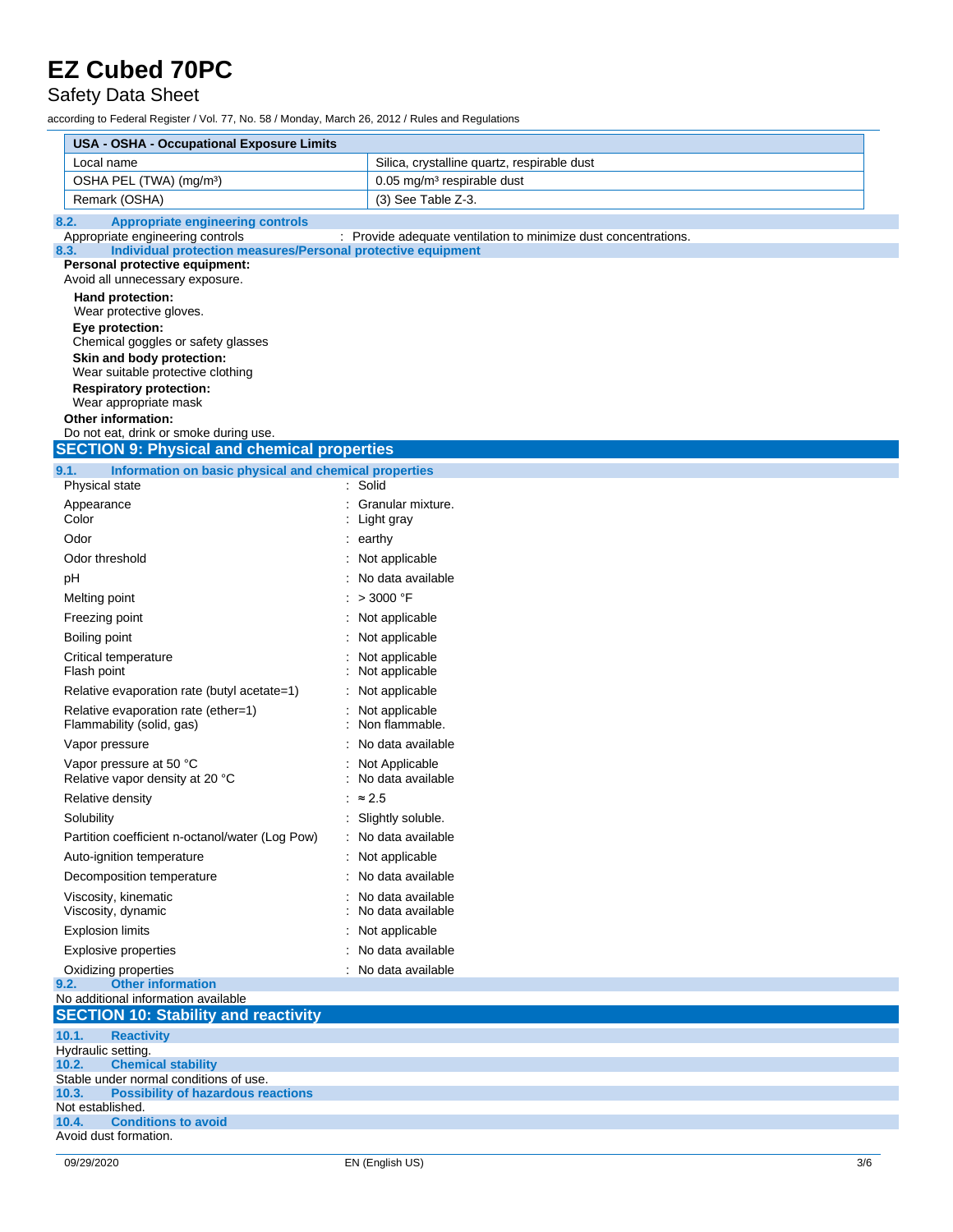### Safety Data Sheet

| 10.5.<br><b>Incompatible materials</b>                                                        |                                                                                                                   |
|-----------------------------------------------------------------------------------------------|-------------------------------------------------------------------------------------------------------------------|
| Strong acids. Strong bases.                                                                   |                                                                                                                   |
| <b>Hazardous decomposition products</b><br>10.6.<br>No additional information available       |                                                                                                                   |
| <b>SECTION 11: Toxicological information</b>                                                  |                                                                                                                   |
| 11.1.<br>Information on toxicological effects                                                 |                                                                                                                   |
| Acute toxicity (oral)                                                                         | Not classified                                                                                                    |
| Acute toxicity (dermal)                                                                       | Not classified                                                                                                    |
| Acute toxicity (inhalation)                                                                   | Not classified                                                                                                    |
| aluminium oxide, non-fibrous (1344-28-1)                                                      |                                                                                                                   |
| LD50 oral rat                                                                                 | > 15900 mg/kg body weight (Equivalent or similar to OECD 401, Rat, Male / female,<br>Experimental value, Oral)    |
| LC50 Inhalation - Rat                                                                         | 7.6 mg/l air (Equivalent or similar to OECD 403, 1 h, Rat, Male, Experimental value, Inhalation<br>(aerosol))     |
| Skin corrosion/irritation                                                                     | Causes skin irritation.                                                                                           |
| Serious eye damage/irritation                                                                 | Causes eye irritation.                                                                                            |
| Respiratory or skin sensitization<br>Germ cell mutagenicity                                   | Not classified<br>Not classified                                                                                  |
| Carcinogenicity                                                                               | May cause cancer (Inhalation).                                                                                    |
| quartz (14808-60-7)                                                                           |                                                                                                                   |
| IARC group                                                                                    | 1 - Carcinogenic to humans                                                                                        |
| Reproductive toxicity                                                                         | : Not classified                                                                                                  |
| Specific target organ toxicity - single exposure<br>Specific target organ toxicity - repeated | Not classified<br>Not classified                                                                                  |
| exposure<br>Aspiration hazard                                                                 | Not classified                                                                                                    |
| Viscosity, kinematic                                                                          | No data available                                                                                                 |
| Potential Adverse human health effects and                                                    | Based on available data, the classification criteria are not met.                                                 |
| symptoms                                                                                      |                                                                                                                   |
| Symptoms/effects after inhalation                                                             | : May cause cancer by inhalation. Danger of serious damage to health by prolonged exposure<br>through inhalation. |
| Symptoms/effects after skin contact<br>Symptoms/effects after eye contact                     | Causes skin irritation.<br>Causes eye irritation.                                                                 |
| <b>SECTION 12: Ecological information</b>                                                     |                                                                                                                   |
|                                                                                               |                                                                                                                   |
| 12.1.                                                                                         |                                                                                                                   |
| <b>Toxicity</b><br>No additional information available                                        |                                                                                                                   |
| 12.2.<br><b>Persistence and degradability</b>                                                 |                                                                                                                   |
| <b>EZ Cubed 70PC (Mixture)</b>                                                                |                                                                                                                   |
| Persistence and degradability                                                                 | Not established.                                                                                                  |
| cristobalite (14464-46-1)                                                                     |                                                                                                                   |
| Persistence and degradability                                                                 | Mineral. Not applicable.                                                                                          |
| Chemical oxygen demand (COD)                                                                  | Not applicable                                                                                                    |
| ThOD                                                                                          | Not applicable                                                                                                    |
| BOD (% of ThOD)                                                                               | Not applicable                                                                                                    |
| aluminium oxide, non-fibrous (1344-28-1)                                                      |                                                                                                                   |
| Persistence and degradability                                                                 | Not applicable.                                                                                                   |
| Chemical oxygen demand (COD)                                                                  | Not applicable                                                                                                    |
| ThOD                                                                                          | Not applicable                                                                                                    |
| quartz (14808-60-7)                                                                           |                                                                                                                   |
| Persistence and degradability                                                                 | Not applicable.                                                                                                   |
| Biochemical oxygen demand (BOD)                                                               | Not applicable                                                                                                    |
| Chemical oxygen demand (COD)                                                                  | Not applicable                                                                                                    |
| ThOD                                                                                          | Not applicable                                                                                                    |
| 12.3.<br><b>Bioaccumulative potential</b>                                                     |                                                                                                                   |
| <b>EZ Cubed 70PC (Mixture)</b>                                                                |                                                                                                                   |
| Bioaccumulative potential                                                                     | Not established.                                                                                                  |
| cristobalite (14464-46-1)                                                                     |                                                                                                                   |
| Bioaccumulative potential                                                                     | No data available.                                                                                                |
| aluminium oxide, non-fibrous (1344-28-1)                                                      |                                                                                                                   |
| Bioaccumulative potential                                                                     | No data available.                                                                                                |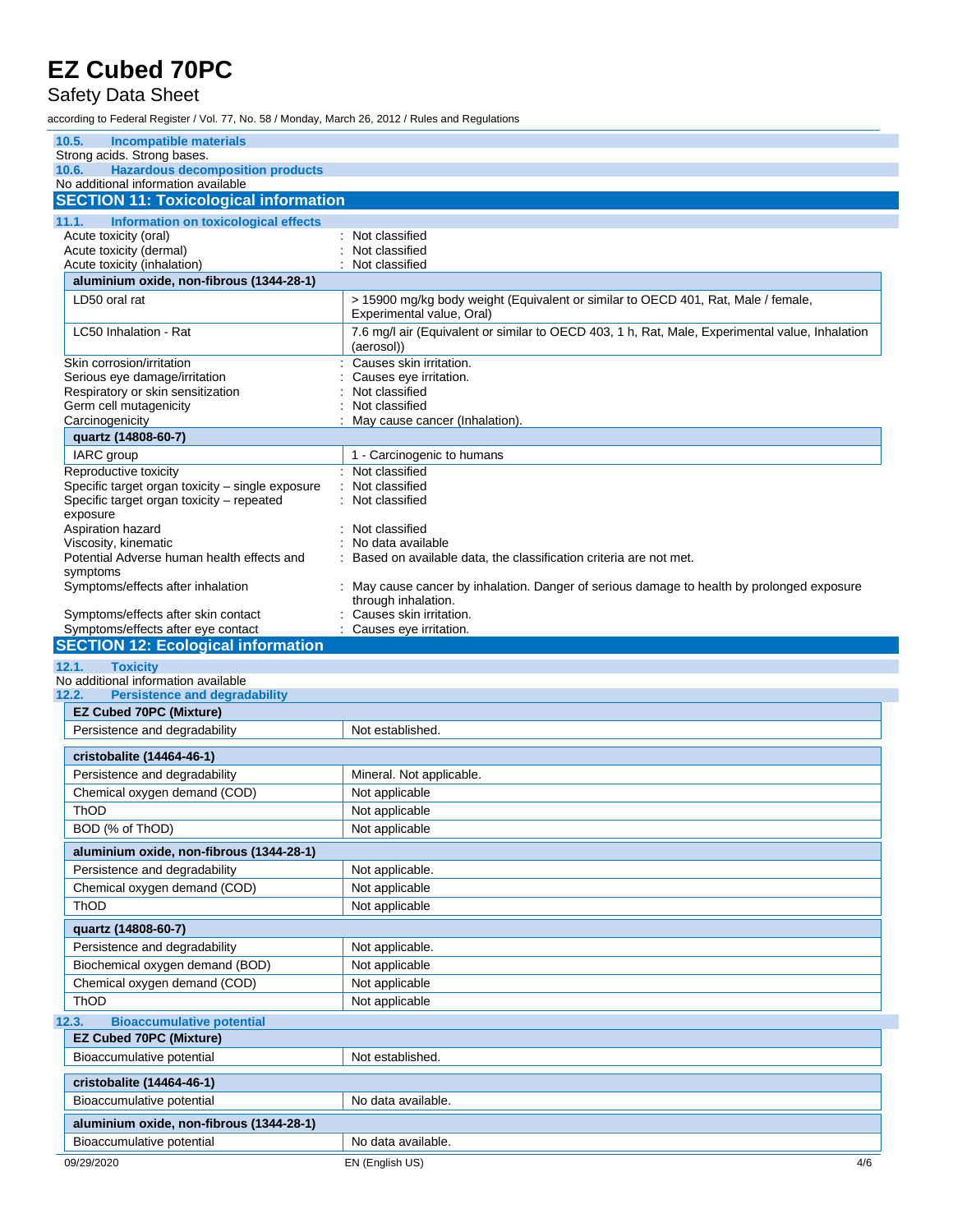#### Safety Data Sheet

| quartz (14808-60-7)                                          |                                                                                       |                                                                              |                    |                                                                                   |                                                                                                                                                                                                                                                     |                                        |
|--------------------------------------------------------------|---------------------------------------------------------------------------------------|------------------------------------------------------------------------------|--------------------|-----------------------------------------------------------------------------------|-----------------------------------------------------------------------------------------------------------------------------------------------------------------------------------------------------------------------------------------------------|----------------------------------------|
| Bioaccumulative potential                                    |                                                                                       |                                                                              |                    |                                                                                   |                                                                                                                                                                                                                                                     |                                        |
|                                                              |                                                                                       |                                                                              | No data available. |                                                                                   |                                                                                                                                                                                                                                                     |                                        |
| 12.4.<br><b>Mobility in soil</b>                             |                                                                                       |                                                                              |                    |                                                                                   |                                                                                                                                                                                                                                                     |                                        |
| cristobalite (14464-46-1)                                    |                                                                                       |                                                                              |                    |                                                                                   |                                                                                                                                                                                                                                                     |                                        |
| Ecology - soil                                               |                                                                                       |                                                                              | No data available. |                                                                                   |                                                                                                                                                                                                                                                     |                                        |
|                                                              | aluminium oxide, non-fibrous (1344-28-1)                                              |                                                                              |                    |                                                                                   |                                                                                                                                                                                                                                                     |                                        |
| Ecology - soil                                               |                                                                                       |                                                                              | No data available. |                                                                                   |                                                                                                                                                                                                                                                     |                                        |
| 12.5.                                                        | <b>Other adverse effects</b>                                                          |                                                                              |                    |                                                                                   |                                                                                                                                                                                                                                                     |                                        |
| Effect on the global warming                                 |                                                                                       |                                                                              | None known         |                                                                                   |                                                                                                                                                                                                                                                     |                                        |
|                                                              | <b>SECTION 13: Disposal considerations</b>                                            |                                                                              |                    |                                                                                   |                                                                                                                                                                                                                                                     |                                        |
| 13.1.                                                        | <b>Disposal methods</b><br>Product/Packaging disposal recommendations                 |                                                                              |                    |                                                                                   | Dispose in a safe manner in accordance with local/national regulations.                                                                                                                                                                             |                                        |
| Ecology - waste materials                                    |                                                                                       |                                                                              |                    | : Avoid release to the environment.                                               |                                                                                                                                                                                                                                                     |                                        |
|                                                              | <b>SECTION 14: Transport information</b><br><b>Department of Transportation (DOT)</b> |                                                                              |                    |                                                                                   |                                                                                                                                                                                                                                                     |                                        |
| In accordance with DOT                                       |                                                                                       |                                                                              |                    |                                                                                   |                                                                                                                                                                                                                                                     |                                        |
| Not regulated                                                | <b>Transportation of Dangerous Goods</b>                                              |                                                                              |                    |                                                                                   |                                                                                                                                                                                                                                                     |                                        |
| Not regulated                                                |                                                                                       |                                                                              |                    |                                                                                   |                                                                                                                                                                                                                                                     |                                        |
| <b>Transport by sea</b>                                      |                                                                                       |                                                                              |                    |                                                                                   |                                                                                                                                                                                                                                                     |                                        |
| Not regulated                                                |                                                                                       |                                                                              |                    |                                                                                   |                                                                                                                                                                                                                                                     |                                        |
| <b>Air transport</b>                                         |                                                                                       |                                                                              |                    |                                                                                   |                                                                                                                                                                                                                                                     |                                        |
| Not regulated                                                |                                                                                       |                                                                              |                    |                                                                                   |                                                                                                                                                                                                                                                     |                                        |
|                                                              | <b>SECTION 15: Regulatory information</b>                                             |                                                                              |                    |                                                                                   |                                                                                                                                                                                                                                                     |                                        |
| 15.1. US Federal regulations                                 |                                                                                       |                                                                              |                    |                                                                                   |                                                                                                                                                                                                                                                     |                                        |
| <b>EZ Cubed 70PC (Mixture)</b>                               |                                                                                       |                                                                              |                    |                                                                                   |                                                                                                                                                                                                                                                     |                                        |
|                                                              | Substances Control Act (TSCA) inventory                                               |                                                                              |                    |                                                                                   | All components of this product are listed, or excluded from listing, on the United States Environmental Protection Agency Toxic                                                                                                                     |                                        |
|                                                              | aluminium oxide, non-fibrous (1344-28-1)                                              |                                                                              |                    |                                                                                   |                                                                                                                                                                                                                                                     |                                        |
|                                                              | Not subject to reporting requirements of the United States SARA Section 313           |                                                                              |                    |                                                                                   |                                                                                                                                                                                                                                                     |                                        |
| Note                                                         | use of aluminum oxide in the fibrous form triggers reporting.                         |                                                                              |                    |                                                                                   | Note: The section 313 chemical list contains "CAS # 1344-28-1 Aluminum Oxide (Fibrous forms)"; the Aluminum oxide<br>contained in this product is non-fibrous, and thus is not a section 313 material. Only manufacturing, processing, or otherwise |                                        |
| 15.2. International regulations                              |                                                                                       |                                                                              |                    |                                                                                   |                                                                                                                                                                                                                                                     |                                        |
| <b>CANADA</b>                                                |                                                                                       |                                                                              |                    |                                                                                   |                                                                                                                                                                                                                                                     |                                        |
|                                                              | Calcium Aluminate Cement (65997-16-2)                                                 |                                                                              |                    |                                                                                   |                                                                                                                                                                                                                                                     |                                        |
|                                                              | Listed on the Canadian DSL (Domestic Substances List)                                 |                                                                              |                    |                                                                                   |                                                                                                                                                                                                                                                     |                                        |
| cristobalite (14464-46-1)                                    |                                                                                       |                                                                              |                    |                                                                                   |                                                                                                                                                                                                                                                     |                                        |
|                                                              | Listed on the Canadian DSL (Domestic Substances List)                                 |                                                                              |                    |                                                                                   |                                                                                                                                                                                                                                                     |                                        |
|                                                              | aluminium oxide, non-fibrous (1344-28-1)                                              |                                                                              |                    |                                                                                   |                                                                                                                                                                                                                                                     |                                        |
|                                                              | Listed on the Canadian DSL (Domestic Substances List)                                 |                                                                              |                    |                                                                                   |                                                                                                                                                                                                                                                     |                                        |
| <b>EU-Regulations</b><br>No additional information available |                                                                                       |                                                                              |                    |                                                                                   |                                                                                                                                                                                                                                                     |                                        |
| <b>National regulations</b>                                  |                                                                                       |                                                                              |                    |                                                                                   |                                                                                                                                                                                                                                                     |                                        |
| quartz (14808-60-7)                                          |                                                                                       |                                                                              |                    |                                                                                   |                                                                                                                                                                                                                                                     |                                        |
| 15.3. US State regulations                                   | Listed on IARC (International Agency for Research on Cancer)                          |                                                                              |                    |                                                                                   |                                                                                                                                                                                                                                                     |                                        |
| <b>EZ Cubed 70PC (Mixture)</b>                               |                                                                                       |                                                                              |                    |                                                                                   |                                                                                                                                                                                                                                                     |                                        |
|                                                              | U.S. - California - Proposition 65 - Other                                            |                                                                              |                    |                                                                                   | This product contains crystalline silica, a chemical known to the state of California to                                                                                                                                                            |                                        |
| information<br>cristobalite (14464-46-1)                     |                                                                                       |                                                                              |                    |                                                                                   | cause cancer. For more information go to WWW.P65Warnings.ca.gov                                                                                                                                                                                     |                                        |
| $U.S. -$                                                     |                                                                                       |                                                                              |                    |                                                                                   |                                                                                                                                                                                                                                                     |                                        |
| California -<br>Proposition 65<br>- Carcinogens              | U.S. - California -<br>Proposition 65 -<br>Developmental<br>Toxicity                  | U.S. - California -<br>Proposition 65 -<br>Reproductive<br>Toxicity - Female |                    | U.S. - California -<br>Proposition 65 -<br><b>Reproductive Toxicity</b><br>- Male | No significant risk level<br>(NSRL)                                                                                                                                                                                                                 | Maximum allowable<br>dose level (MADL) |
| List                                                         |                                                                                       |                                                                              |                    |                                                                                   |                                                                                                                                                                                                                                                     |                                        |
| Yes                                                          | No<br>No                                                                              |                                                                              | No                 |                                                                                   |                                                                                                                                                                                                                                                     |                                        |